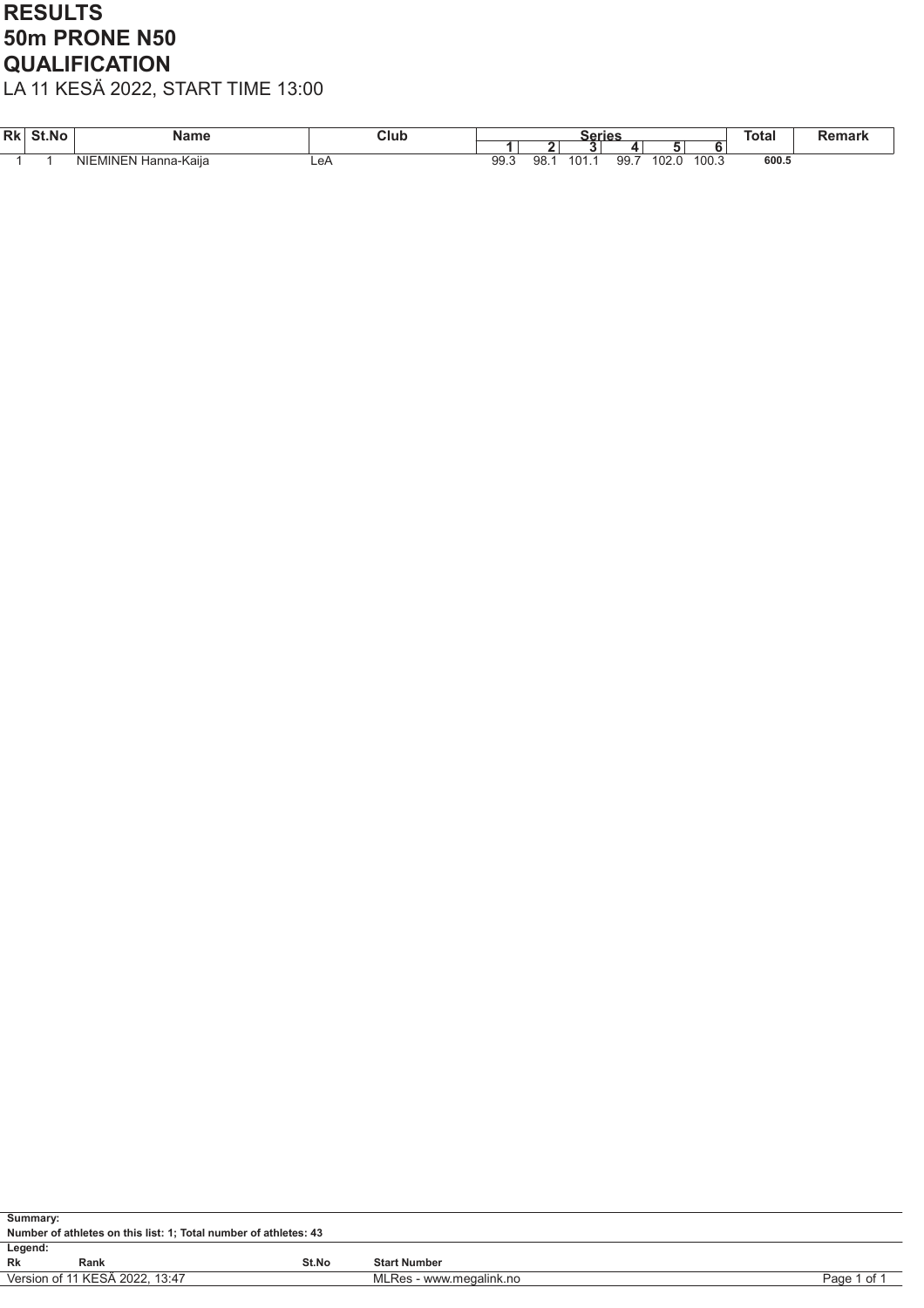### RESULTS 50m PRONE N60 **QUALIFICATION**

| Rk | St.No | Name                              | Club |                       |     | Series         |                 |      |      | <b>Total</b> | <b>Jamark</b><br>emarn |
|----|-------|-----------------------------------|------|-----------------------|-----|----------------|-----------------|------|------|--------------|------------------------|
|    |       |                                   |      |                       |     |                |                 |      |      |              |                        |
|    |       | $\cdot$ $ \cdot$<br>VÄISÄNEN Eila | MvA  | $\sim$<br><b>UU.Z</b> | 99. | $\sim$<br>U∠.J | $\sim$<br>ອ ເ.ວ | 98.4 | 98.3 |              | 596.4 SVAE             |

| Summary: |                                                                  |       |                         |             |             |             |  |  |  |  |  |
|----------|------------------------------------------------------------------|-------|-------------------------|-------------|-------------|-------------|--|--|--|--|--|
|          | Number of athletes on this list: 1; Total number of athletes: 42 |       |                         |             |             |             |  |  |  |  |  |
| Legend:  |                                                                  |       |                         |             |             |             |  |  |  |  |  |
| Rk       | Rank                                                             | St.No | <b>Start Number</b>     | <b>SVAE</b> | <b>SVAE</b> |             |  |  |  |  |  |
|          | Version of 11 KESÄ 2022, 15:43                                   |       | MLRes - www.megalink.no |             |             | Page 1 of 1 |  |  |  |  |  |
|          |                                                                  |       |                         |             |             |             |  |  |  |  |  |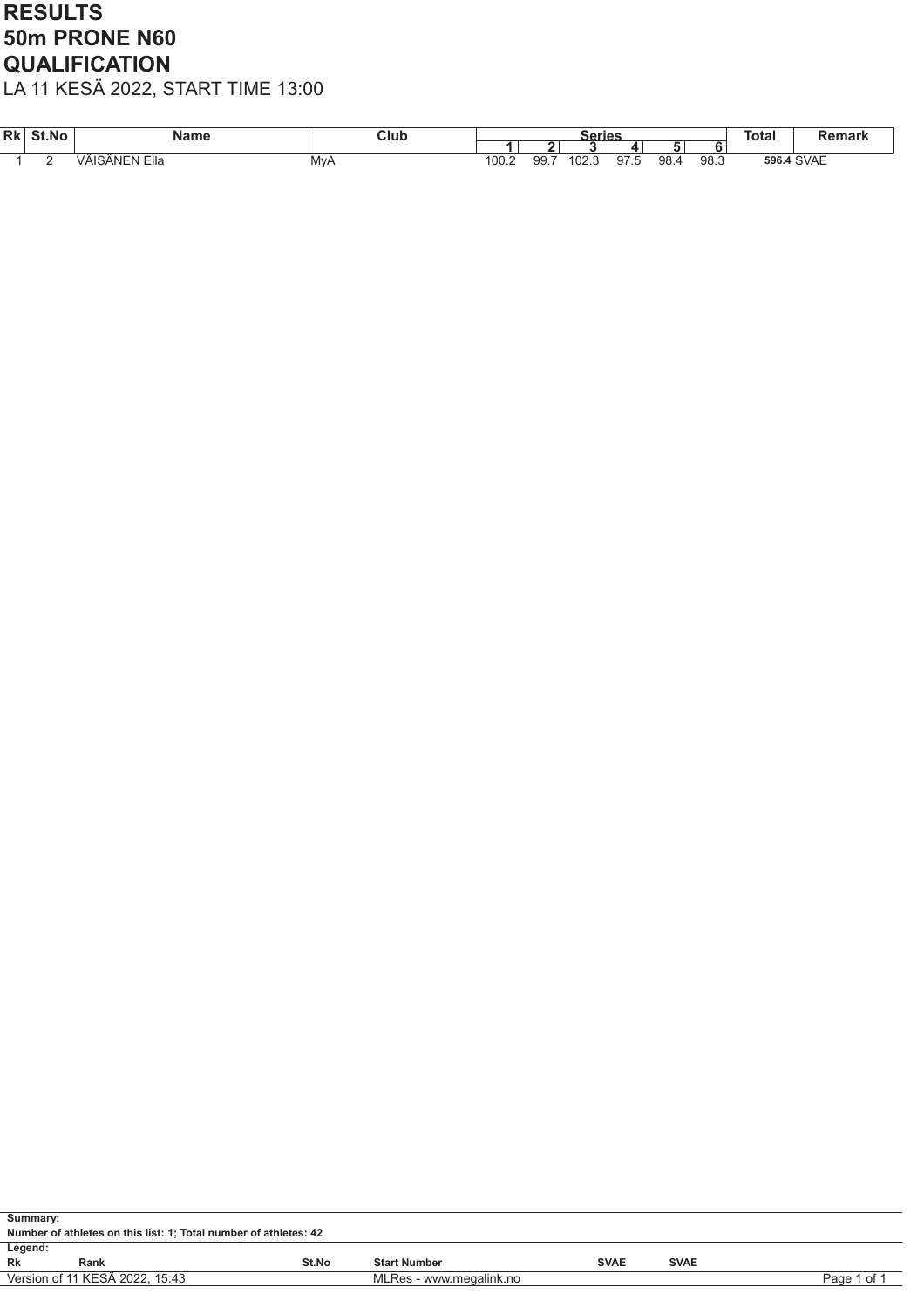## RESULTS 50m PRONE M45 **QUALIFICATION**

| Rk | St.No | <b>Name</b>   | Club      | <b>Series</b> |       | <b>Total</b> | <b>Remark</b> |      |       |       |  |
|----|-------|---------------|-----------|---------------|-------|--------------|---------------|------|-------|-------|--|
|    |       |               |           |               |       |              |               |      |       |       |  |
|    | 20    | KOSKELA Sami  | <b>SA</b> | 100.4         | 100.9 | 103.6        | 104.8         | 99.4 | 102.5 | 611.6 |  |
|    | 21    | KYTÖNEN Jukka | ÄSA       | 100.0         | 98.8  | 98.3         | 91.2          | 96.2 | 96.3  | 580.8 |  |

| Summary: |                                                                          |       |                     |  |  |  |  |  |  |  |
|----------|--------------------------------------------------------------------------|-------|---------------------|--|--|--|--|--|--|--|
|          | Number of athletes on this list: 2; Total number of athletes: 43         |       |                     |  |  |  |  |  |  |  |
| Legend:  |                                                                          |       |                     |  |  |  |  |  |  |  |
| Rk       | Rank                                                                     | St.No | <b>Start Number</b> |  |  |  |  |  |  |  |
|          | Version of 11 KESÄ 2022, 13:40<br>MLRes - www.megalink.no<br>Page 1 of 1 |       |                     |  |  |  |  |  |  |  |
|          |                                                                          |       |                     |  |  |  |  |  |  |  |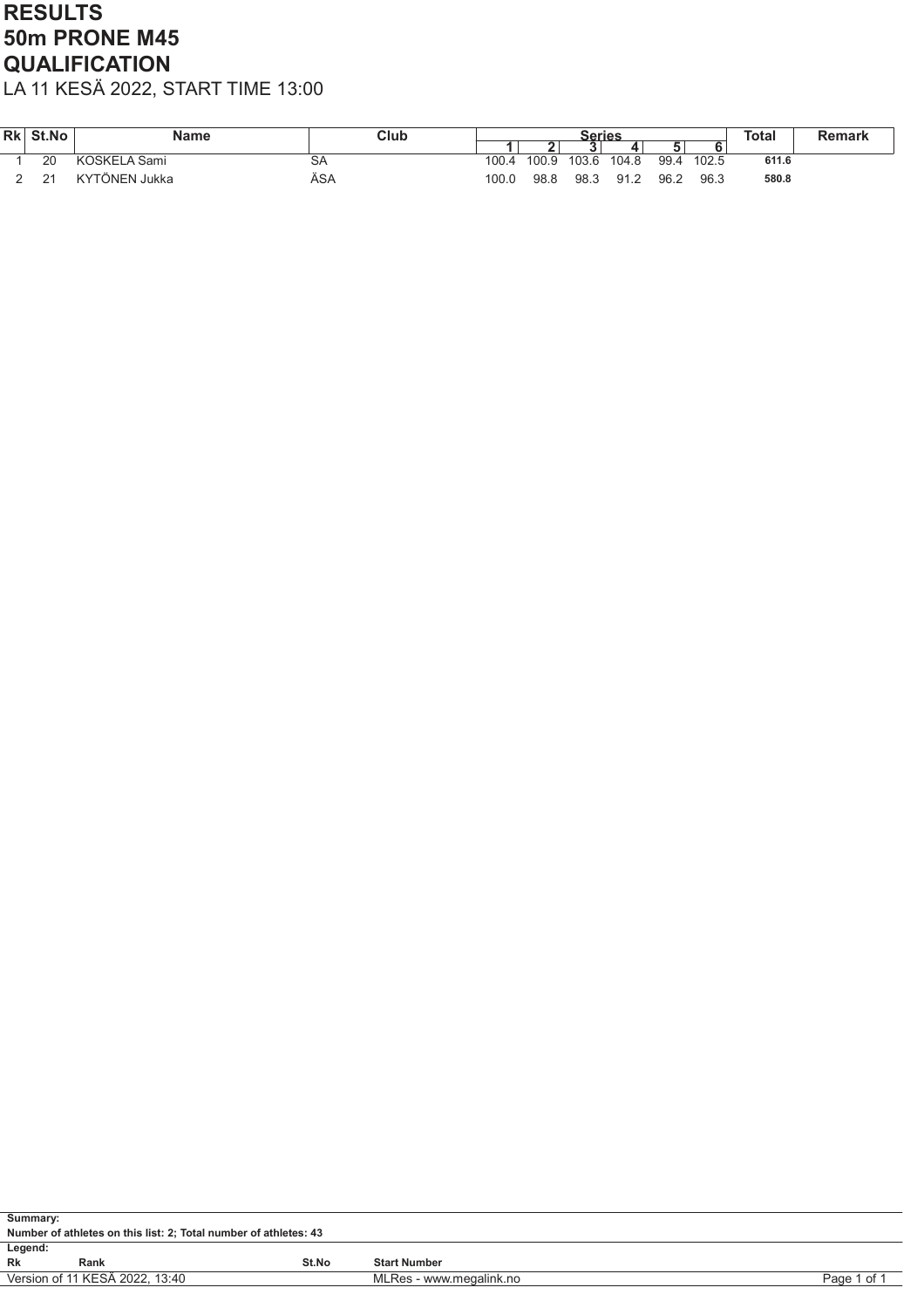## RESULTS 50m PRONE M50 **QUALIFICATION**

| <b>Rk</b> | St.No | <b>Name</b>         | Club  | Series                          |       |       | <b>Total</b> | Remark |       |       |  |
|-----------|-------|---------------------|-------|---------------------------------|-------|-------|--------------|--------|-------|-------|--|
|           |       |                     |       |                                 |       |       |              |        |       |       |  |
|           |       | <b>HOVILA Tero</b>  | SaSA  | $\overline{\phantom{0}}$<br>υυ. | 102.7 | 102.3 | 98.6         | 101.5  | 102.8 | 611.6 |  |
|           | 10    | <b>PARTANEN Tim</b> | HyMAS | 97.U                            | 95.0  | 92.8  | 98.4         | 93.4   | 95.3  | 571.9 |  |

| Summary:                                                                 |                                                                  |       |                     |  |  |  |  |  |  |  |  |
|--------------------------------------------------------------------------|------------------------------------------------------------------|-------|---------------------|--|--|--|--|--|--|--|--|
|                                                                          | Number of athletes on this list: 2; Total number of athletes: 43 |       |                     |  |  |  |  |  |  |  |  |
| Legend:                                                                  |                                                                  |       |                     |  |  |  |  |  |  |  |  |
| Rk                                                                       | Rank                                                             | St.No | <b>Start Number</b> |  |  |  |  |  |  |  |  |
| Version of 11 KESÄ 2022, 13:49<br>MLRes - www.megalink.no<br>Page 1 of 1 |                                                                  |       |                     |  |  |  |  |  |  |  |  |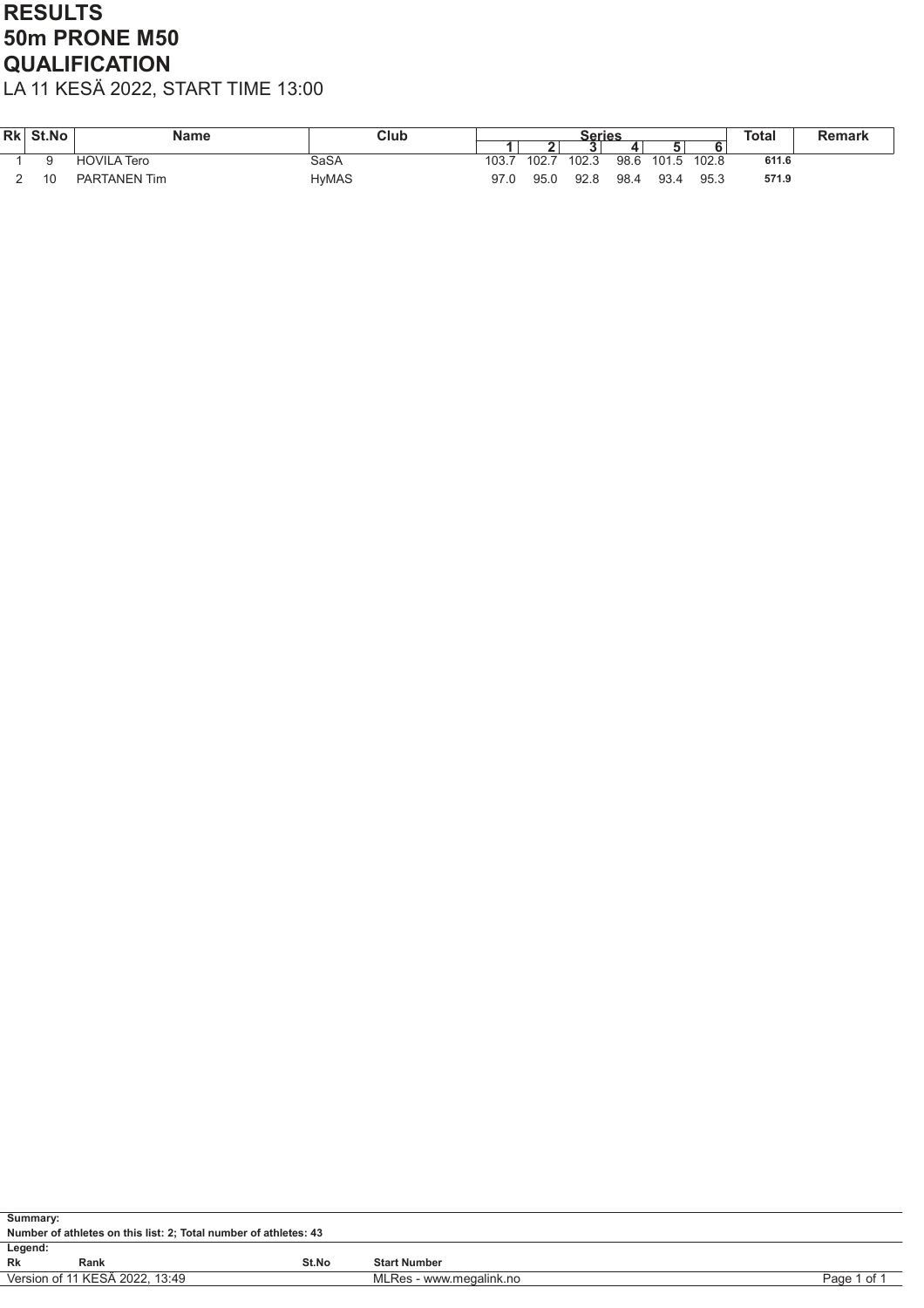### RESULTS 50m PRONE M55 **QUALIFICATION**

| <b>Rk</b> | St.No    | Name                  | Club |      |    | Series |       |      |                        | <b>Total</b> | ,,,,,,, |
|-----------|----------|-----------------------|------|------|----|--------|-------|------|------------------------|--------------|---------|
|           |          |                       |      |      |    |        |       |      |                        |              |         |
|           | nn<br>∠∠ | N<br>Seppo<br>AANSU . | LeA  | 99.0 | 91 | 96.C   | 100.5 | 98.8 | $\sim$ $\sim$<br>$O/I$ | 579.8        |         |

| Summary:                                                                 |                                                                  |       |                     |  |  |  |  |  |  |  |  |
|--------------------------------------------------------------------------|------------------------------------------------------------------|-------|---------------------|--|--|--|--|--|--|--|--|
|                                                                          | Number of athletes on this list: 1; Total number of athletes: 43 |       |                     |  |  |  |  |  |  |  |  |
| Legend:                                                                  |                                                                  |       |                     |  |  |  |  |  |  |  |  |
| Rk<br>Rank                                                               |                                                                  | St.No | <b>Start Number</b> |  |  |  |  |  |  |  |  |
| Version of 11 KESÄ 2022, 13:55<br>MLRes - www.megalink.no<br>Page 1 of 1 |                                                                  |       |                     |  |  |  |  |  |  |  |  |
|                                                                          |                                                                  |       |                     |  |  |  |  |  |  |  |  |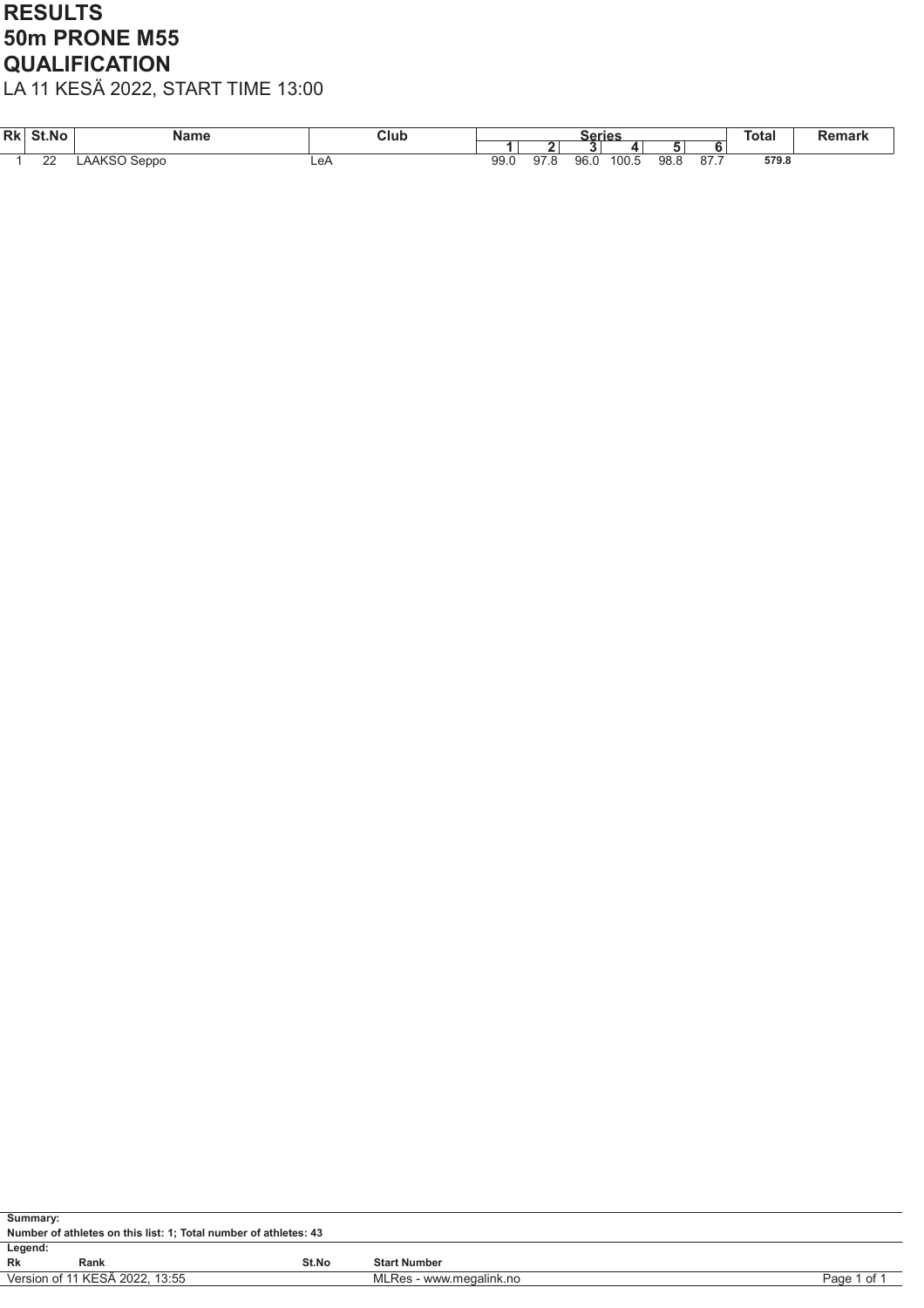#### RESULTS 50m PRONE M60 **QUALIFICATION** LA 11 KESÄ 2022, START TIME 13:00

| Rk l | <b>St.No</b> | Name                     | Club          |       |                | <b>Series</b> |       |       |          | <b>Total</b> | <b>Remark</b> |
|------|--------------|--------------------------|---------------|-------|----------------|---------------|-------|-------|----------|--------------|---------------|
|      |              |                          |               |       | 2 <sub>1</sub> |               |       | 5     | 6        |              |               |
|      | 14           | LEHTINEN Jari            | <b>KSA</b>    | 100.6 | 1016           | 100.3         | 101.7 | 101.9 | 102.5    | 608.6        |               |
|      | 11           | SINKKO Pertti            | MyA           | 101.5 | 101.3          | 102.2         | 100.3 | 101.0 | $-100.3$ | 606.6        |               |
| 3    | 19           | RATAMO Ilkka             | SaSA          |       | 1022 1007      | 101.4         | 98.4  | 102.7 | 100.2    | 605.6        |               |
| 4    | 15           | <b>KAJAN Tapio</b>       | SäSA          | 101.1 | 97.8           | 102.2         | 101.1 | 102.3 | 100 6    | 605.1        |               |
| 5    | 18           | <b>JOKINEN Jukka</b>     | Rihla         | 102.0 | 101.4          | 99.1          | 99.1  | 99.7  | 99.2     | 600.5        |               |
| 6    | 17           | LAUSTE Lauri             | <b>KokMAS</b> | 99.7  | 100.1          | 101.3         | 101.7 | 99.4  | 97.7     | 599.9        |               |
|      | 13           | BJÖRKBACKA Harri         | ÄSA           | 98.7  | 101.6          | 97.3          | 95.2  | 97.2  | 98.4     | 588.4        |               |
| 8    | 12           | <b>VILJAKAINEN Matti</b> | SäSA          | 99.9  | 99.2           | 97.7          | 99.2  | 93.5  | 93.4     | 582.9        |               |
| 9    | 16           | PENTIKÄINEN Esko         | TSA           | 95.8  | 98.8           | 97.3          | 95.8  | 99.1  | 95.6     | 582.4        |               |

| Summary: |                                                                          |       |                     |  |  |  |  |  |  |  |
|----------|--------------------------------------------------------------------------|-------|---------------------|--|--|--|--|--|--|--|
|          | Number of athletes on this list: 9; Total number of athletes: 43         |       |                     |  |  |  |  |  |  |  |
| Legend:  |                                                                          |       |                     |  |  |  |  |  |  |  |
| Rk       | Rank                                                                     | St.No | <b>Start Number</b> |  |  |  |  |  |  |  |
|          | Version of 11 KESÄ 2022, 13:46<br>Page 1 of 1<br>MLRes - www.megalink.no |       |                     |  |  |  |  |  |  |  |
|          |                                                                          |       |                     |  |  |  |  |  |  |  |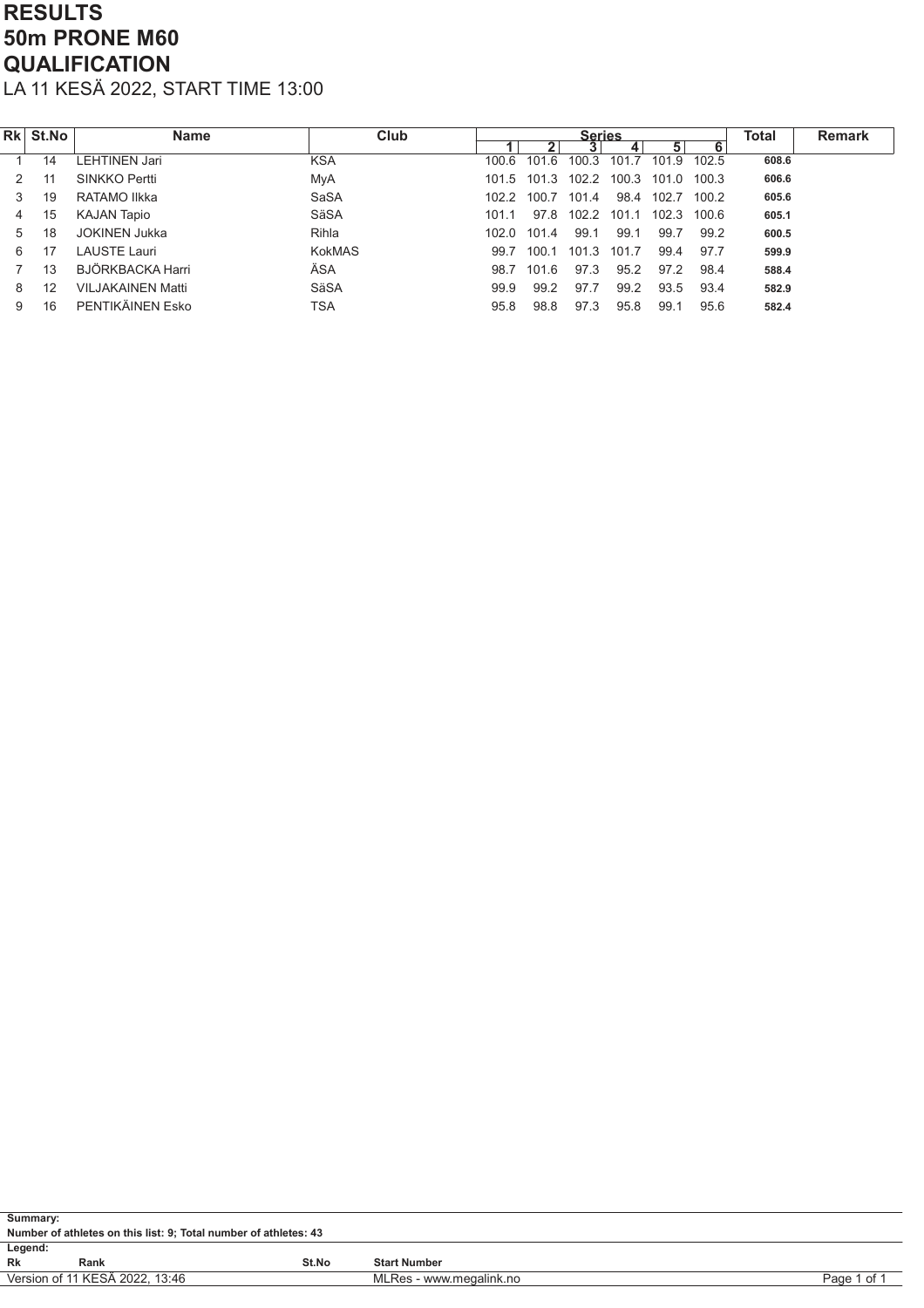# RESULTS 50m PRONE M65 **QUALIFICATION**

|   | Rk St.No | <b>Name</b>          | Club       |       |              | <b>Series</b> |      |       |       | <b>Total</b> | <b>Remark</b> |
|---|----------|----------------------|------------|-------|--------------|---------------|------|-------|-------|--------------|---------------|
|   |          |                      |            |       | $\mathbf{2}$ |               | 4    | 5     | 6     |              |               |
|   | 25       | <b>HELIN Kari</b>    | Rihla      | 101.2 | 100.3        | 96.9          | 98.5 | 100.1 | 100.3 | 597.3        |               |
|   | 24       | <b>MATTILA Mikko</b> | MyA        | 99.9  | 99.5         | 98.6          | 99.3 | 98.6  | 100.4 | 596.3        |               |
|   | 30       | MAJALAHTI Hannu      | KaA        | 99.1  | 97.9         | 96.8          | 96.5 | 103.4 | 98.7  | 592.4        |               |
| 4 | 26       | NIEMI Markku         | ÄSA        | 99.2  | 97.2         | 96.6          | 98.3 | 99.4  | 94.3  | 585.0        |               |
| 5 | 28       | RANTA Esko           | <b>PAS</b> | 98.7  | 98.1         | 95.6          | 97.4 | 98.5  | 95.0  | 583.3        |               |
| 6 | 29       | TIILIKAINEN Jorma    | ÄSA        | 98.7  | 94.6         | 96.6          | 99.1 | 98.3  | 95.8  | 583.1        |               |
|   | 23       | <b>HAKLIN Markku</b> | SaSA       | 100.9 | 94.9         | 94.2          | 94.8 | 95.9  | 101.5 | 582.2        |               |
| 8 | 27       | LÄMSÄ Veijo          | TSA        | 98.6  | 94.1         | 94.5          | 98.2 | 94.4  | 99.3  | 579.1        |               |

| Summary: |                                                                          |       |                     |  |  |  |  |  |  |  |
|----------|--------------------------------------------------------------------------|-------|---------------------|--|--|--|--|--|--|--|
|          | Number of athletes on this list: 8; Total number of athletes: 42         |       |                     |  |  |  |  |  |  |  |
| Legend:  |                                                                          |       |                     |  |  |  |  |  |  |  |
| Rk       | Rank                                                                     | St.No | <b>Start Number</b> |  |  |  |  |  |  |  |
|          | Version of 11 KESÄ 2022, 15:45<br>MLRes - www.megalink.no<br>Page 1 of 1 |       |                     |  |  |  |  |  |  |  |
|          |                                                                          |       |                     |  |  |  |  |  |  |  |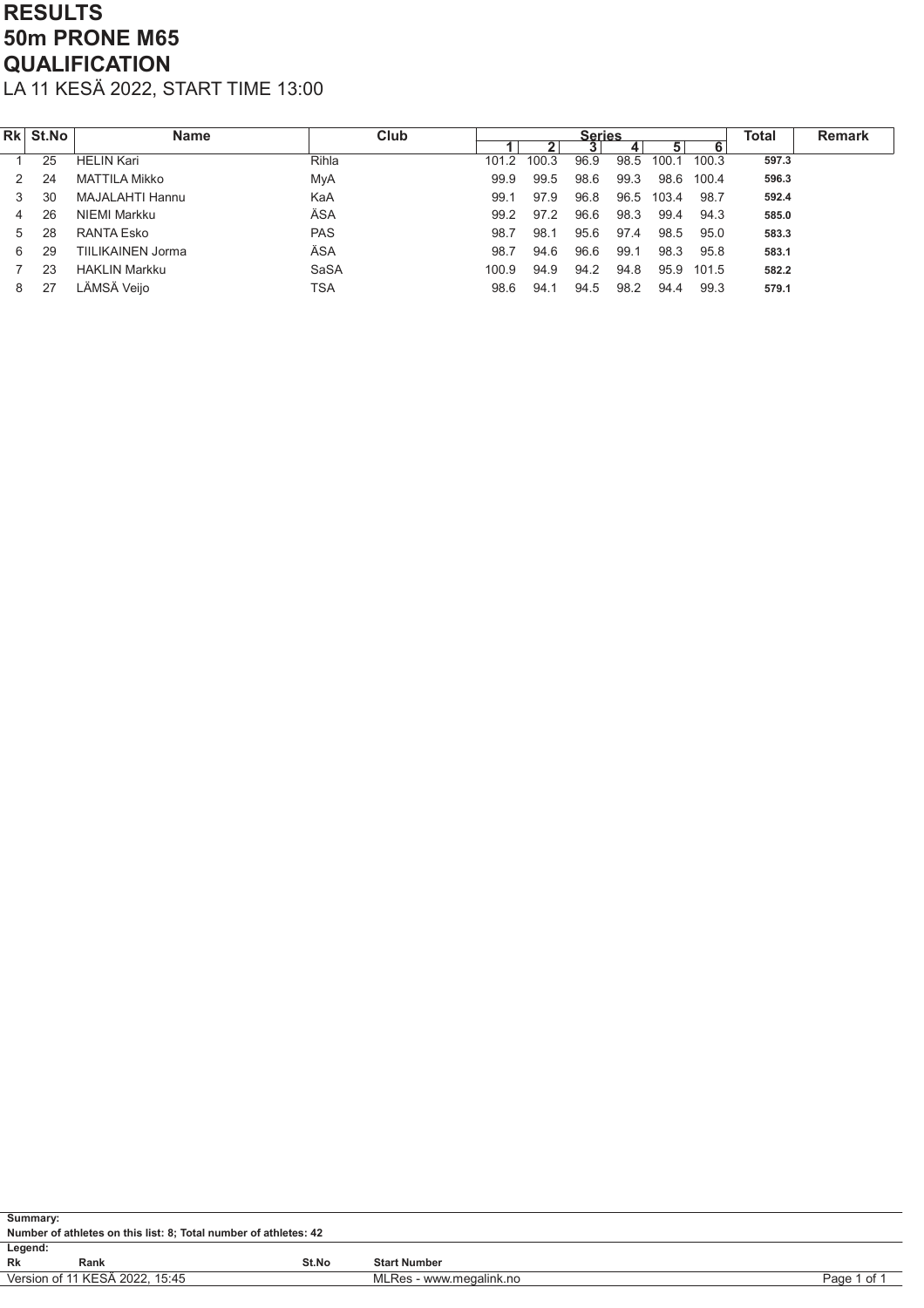## RESULTS 50m PRONE M70 **QUALIFICATION**

| <b>Rk</b> | <b>St.No</b> | <b>Name</b>    | Club        |       |       | <b>Series</b> |       |       |       | Total      | Remark |
|-----------|--------------|----------------|-------------|-------|-------|---------------|-------|-------|-------|------------|--------|
|           |              |                |             |       |       |               |       |       |       |            |        |
|           | 35           | LEHTIMÄKI OIII | MyA         | 102.4 | 99.9  | 99.2          | 101.8 | 99.1  | 102.0 | 604.4 SVAE |        |
|           | 34           | SALILA Jukka   | <b>KSA</b>  | 99.1  | 100.9 | 94.8          | 97.3  | 98.8  | 95.2  | 586.1      |        |
|           | 33           | SIIPOLA Hannu  | <b>SUMA</b> | 94.6  | 96.5  | 94.1          | 92.3  | 100.2 | 98.5  | 576.2      |        |
|           | 31           | TÖRÖLÄ Esko    | <b>PAS</b>  | 98.5  | 91.8  | 94.2          | 95.7  | 93.2  | 99.1  | 572.5      |        |

| Summary:                                                                 |      |       |                     |             |             |  |  |  |  |  |  |
|--------------------------------------------------------------------------|------|-------|---------------------|-------------|-------------|--|--|--|--|--|--|
| Number of athletes on this list: 4; Total number of athletes: 42         |      |       |                     |             |             |  |  |  |  |  |  |
| Legend:                                                                  |      |       |                     |             |             |  |  |  |  |  |  |
| Rk                                                                       | Rank | St.No | <b>Start Number</b> | <b>SVAE</b> | <b>SVAE</b> |  |  |  |  |  |  |
| Version of 11 KESÄ 2022, 15:47<br>MLRes - www.megalink.no<br>Page 1 of 1 |      |       |                     |             |             |  |  |  |  |  |  |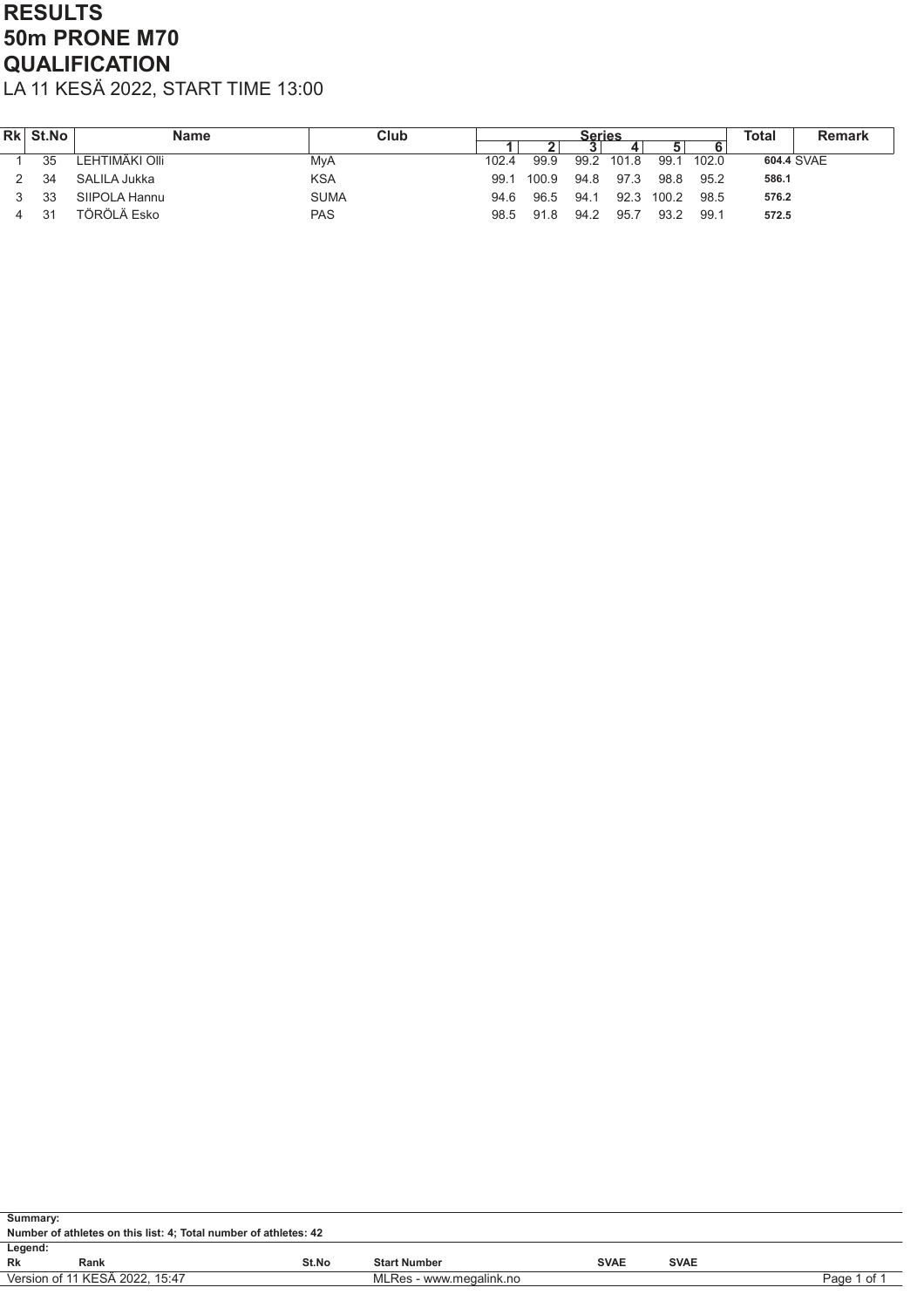# RESULTS 50m PRONE M75 **QUALIFICATION**

| Rk | St.No | <b>Name</b>           | Club       |       |       | <b>Series</b> |                  |             |       | Total      | <b>Remark</b> |
|----|-------|-----------------------|------------|-------|-------|---------------|------------------|-------------|-------|------------|---------------|
|    |       |                       |            |       | 2     |               |                  | 5           |       |            |               |
|    | 8     | <b>ENGBLOM Jarmo</b>  | TSA        | 102.7 | 101.6 | 101.2 100.9   |                  | 100.5 102.4 |       | 609.3 SVAE |               |
|    |       | <b>HELLMAN Torsti</b> | Rihla      | 998   | 100.8 |               | 98.5 101.6 101.3 |             | 100.7 | 602.7      |               |
|    | 6     | KOIVUSALO Matti       | <b>TSA</b> | 948   | 99.3  | 98.4          | 97.3             | 97.9        | 99.9  | 587.6      |               |
| 4  |       | FORSTÉN Jouko         | <b>SA</b>  | 98.8  | 100.2 | 100.2         | 94.9             | 90.7        | 99.4  | 584.2      |               |
|    | b     | LINDFORS Pekka        | <b>SMY</b> | 93.9  | 100.5 | 95.3          | 92.0             | 95.7        | 95.2  | 572.6      |               |
|    |       | KOIVISTO Touko        | MU         | 90.6  | 87.2  |               | 87.8             | 83.0        | 85.1  | 520.7      |               |

| Summary: |                                                                  |       |                         |             |             |             |  |  |  |  |  |  |
|----------|------------------------------------------------------------------|-------|-------------------------|-------------|-------------|-------------|--|--|--|--|--|--|
|          | Number of athletes on this list: 6; Total number of athletes: 42 |       |                         |             |             |             |  |  |  |  |  |  |
| Legend:  |                                                                  |       |                         |             |             |             |  |  |  |  |  |  |
| Rk       | Rank                                                             | St.No | <b>Start Number</b>     | <b>SVAE</b> | <b>SVAE</b> |             |  |  |  |  |  |  |
|          | Version of 11 KESÄ 2022, 15:43                                   |       | MLRes - www.megalink.no |             |             | Page 1 of 1 |  |  |  |  |  |  |
|          |                                                                  |       |                         |             |             |             |  |  |  |  |  |  |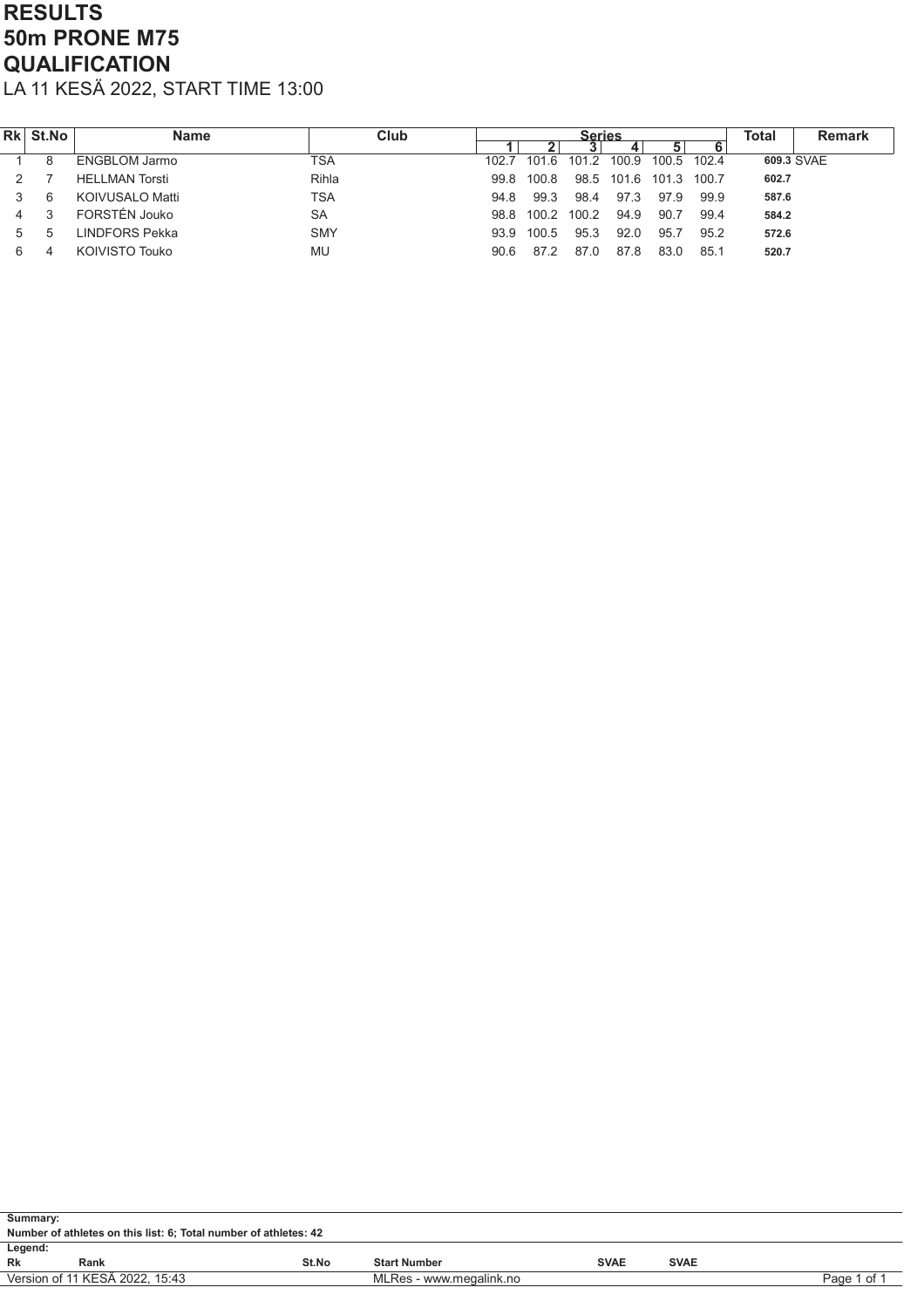# RESULTS 50m PRONE M80 **QUALIFICATION**

| Rk | St.No | <b>Name</b>             | Club        |      |      | <b>Series</b> |      |      |       | Total | <b>Remark</b> |
|----|-------|-------------------------|-------------|------|------|---------------|------|------|-------|-------|---------------|
|    |       |                         |             |      | 21   |               |      | 5    |       |       |               |
|    | 42    | TRETJAKOV Sergei        | <b>PAS</b>  | 99.4 | 99.6 | 100.8         | 96.4 | 97.9 | 102.0 |       | 596.1 SVAE    |
|    | 39    | AHOLA Juhani            | <b>KSA</b>  | 98.1 | 99.3 | 96.2          | 97.8 | 98.1 | 99.1  | 588.6 |               |
|    | 40    | <b>KAARTINEN Kauko</b>  | <b>RS</b>   | 96.8 | 96.3 | 98.2          | 95.7 | 88.9 | 97.8  | 573.7 |               |
| 4  | 37    | PYYKKÖNEN Paavo         | <b>SMY</b>  | 95.5 | 96.4 | 96.0          | 93.3 | 96.7 | 95.0  | 572.9 |               |
| 5  | 36    | <b>IHALAINEN Pentti</b> | <b>SaSA</b> | 90.5 | 93.2 | 92.2          | 91.0 | 94.1 | 92.8  | 553.8 |               |
| 6  | 43    | <b>RUOHONEN Jussi</b>   | SäSA        | 96.6 | 93.9 | 91.7          | 87.6 | 88.7 | 92.1  | 550.6 |               |
|    | 41    | SAVIOJA Esa             | TSA         | 86.6 | 93.1 | 92.8          | 85.4 | 96.7 | 80.8  | 535.4 |               |

| Summary:                                                                 |  |  |  |  |  |  |  |  |  |  |
|--------------------------------------------------------------------------|--|--|--|--|--|--|--|--|--|--|
| Number of athletes on this list: 7; Total number of athletes: 42         |  |  |  |  |  |  |  |  |  |  |
| Legend:                                                                  |  |  |  |  |  |  |  |  |  |  |
| Rk<br><b>SVAE</b><br>St.No<br><b>SVAE</b><br><b>Start Number</b><br>Rank |  |  |  |  |  |  |  |  |  |  |
| Version of 11 KESÄ 2022, 15:49<br>MLRes - www.megalink.no<br>Page 1 of 1 |  |  |  |  |  |  |  |  |  |  |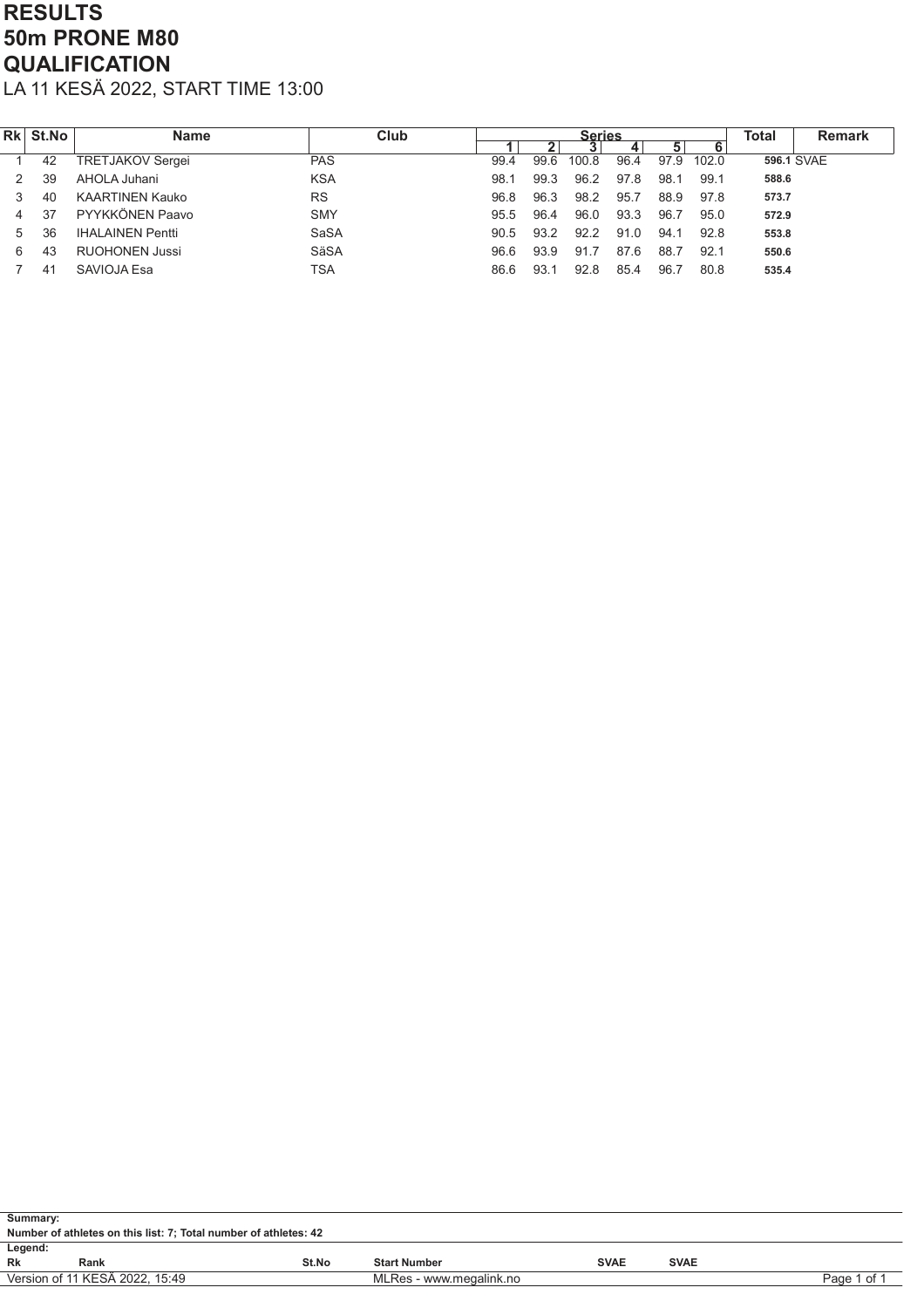#### RESULTS Makuu Y45 **TEAM** LA 11 KESÄ 2022, START TIME 13:00

| <b>Rk</b> | St.No | Name                 |       | <b>Series</b> |       |       |       |       | Total  | <b>Remark</b> |
|-----------|-------|----------------------|-------|---------------|-------|-------|-------|-------|--------|---------------|
|           |       |                      |       |               | u     |       | 5     |       |        |               |
|           |       | <b>SaSA</b>          | 306.8 | 298.3         | 297.9 | 291.8 | 300.1 | 304.5 | 1799.4 |               |
|           |       | <b>HOVILA Tero</b>   | 103.7 | 102.7         | 102.3 | 98.6  | 101.5 | 102.8 | 611.6  |               |
|           | 19    | RATAMO Ilkka         | 102.2 | 100.7         | 101.4 | 98.4  | 102.7 | 100.2 | 605.6  |               |
|           | 23    | <b>HAKLIN Markku</b> | 100.9 | 94.9          | 94.2  | 94.8  | 95.9  | 101.5 | 582.2  |               |

| Legend:   |                                |       |                                 |            |  |  |  |  |  |  |
|-----------|--------------------------------|-------|---------------------------------|------------|--|--|--|--|--|--|
| <b>Rk</b> | Rank                           | St.No | <b>Start Number</b>             |            |  |  |  |  |  |  |
|           | Version of 11 KESÄ 2022, 15:58 |       | www.megalink.no<br>Res<br>.VI∟r | of<br>Page |  |  |  |  |  |  |
|           |                                |       |                                 |            |  |  |  |  |  |  |